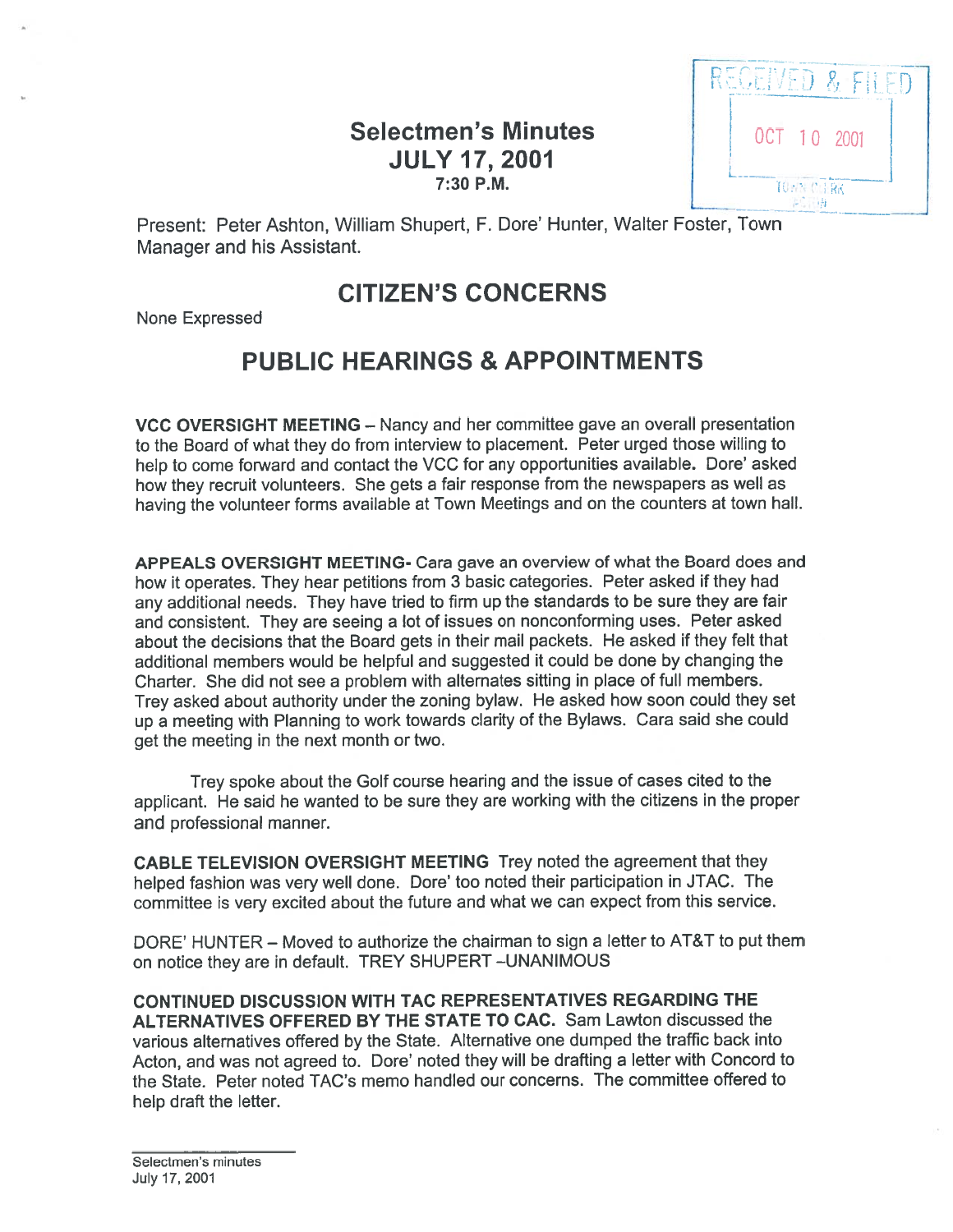the State. Peter noted TAG's memo handled our concerns. The committee offered to help draft the letter.

DIDUCA DISCUSSION — The Chairman noted the reason they are again speaking about this. They went to mediation and <sup>a</sup> compromise settlement was reached which included the restaurant went from 140 to 120, and the coffee shop 20 Seats. The Town would gain the soccer field and screening. As well as the building going from 80,000 sq. feet to 74,000.

Lou Levine noted some corrections to the decision. He wanted clarification on the driveway signalization and <sup>a</sup> <sup>5</sup> year bond or as long as the State requires but not over five years.

Trey noted the landscaping issue and whether it was noted. Garry said yes. Peter asked about the screening for Building <sup>A</sup> and the stockade fences for dumpsters.

Walter asked about turning radius and perhaps use of cul de sac and/or <sup>a</sup> <sup>T</sup> turn. They felt that it was not goo<sup>d</sup> design having them back up and staff had agree<sup>d</sup> also.

<sup>A</sup> copy of the remand will be entered into the record. Trey wanted to set up <sup>a</sup> special meeting to issue the decision. They noted a meeting for the  $30<sup>th</sup>$  of July at 7:00 p.m.

Terra Friedrichs asked about the rough grading for the soccer field and the erosion issue.

Evelyn Burns — Thanked the Board for putting in the time they did to review this project. She asked if the original concep<sup>t</sup> of <sup>a</sup> lifestyle <sup>p</sup>laza had changed. The concep<sup>t</sup> has not changed according to Lou Levine and it is <sup>a</sup> still <sup>a</sup> lifestyle <sup>p</sup>laza.

Bob Piro asked about the truck traffic and turning.

Nancy Kingman suggested the delivery hours be stopped at 11:00 — They had no objection and will change it.

Graham Knowland — Spoke about the neighborhood efforts to shape <sup>a</sup> goo<sup>d</sup> development for Acton.

Dick Barry of <sup>22</sup> Esterbrook Road — Spoke about flooding at the end of Esterbrook and who was to be responsible.

Lisa DiBartolomeo, <sup>2</sup> Stoneymeade — Asked about keeping the construction vehicles off of the side streets.

TREY SHUPERT - Moved to continue public hearing Monday July 30<sup>th</sup> at 7:05 PM DORE' HUNTER Second, UNANIMOUS VOTE

TOWNE SCHOOL BUILDING DISCUSSION- Roule Krabbendam from OMR made <sup>a</sup> detailed presentation about the reuse possibilities for the Towne school site.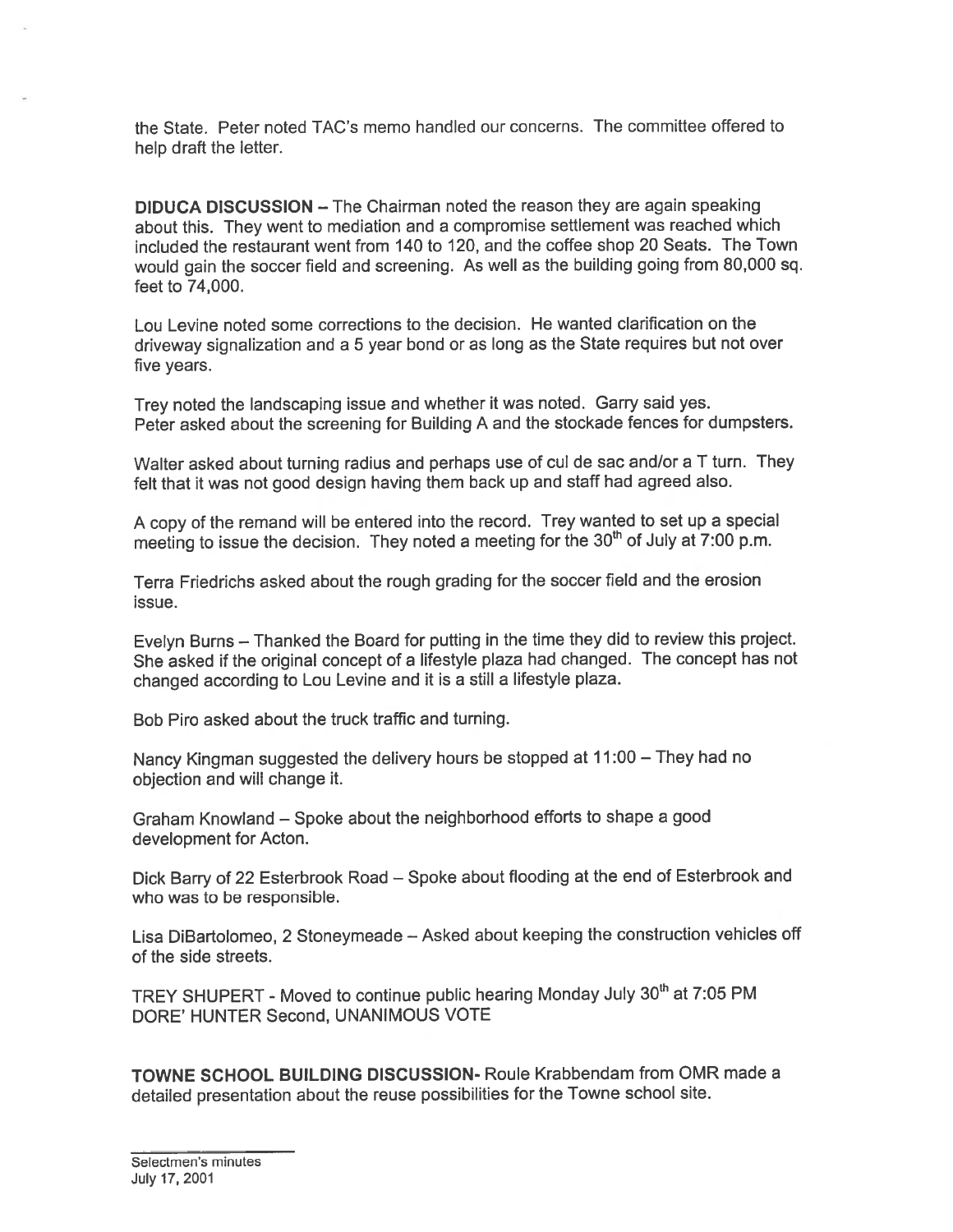Dore' asked when <sup>a</sup> wide scope REP could be on the street. Don felt we needed to narrow the field.

Trey said that he would like <sup>a</sup> process going to ge<sup>t</sup> interested parties to look at it and offer input. Dore' felt that the BOS should make groun<sup>d</sup> rules and goals and alternatives not to be funded by the town. Peter suggested he and Don pu<sup>t</sup> ideas together and send out guidelines.

Nancy Tavernier felt that the school committee needs to make the decision on whether or not they wanted to retain the building. She felt that they could not ge<sup>t</sup> the feasibility study funded by the State. She urge<sup>d</sup> them to pu<sup>t</sup> off the RFP so that we would not be in a contest.

# SELECTMEN'S BUSINESS

BANNER REQUEST - TREY SHUPERT- Moved to approve. WALTER FOSTER -Second — UNANIMOUS VOTE

FEE WAIVER REQUEST — Restoration Project for <sup>a</sup> fee waiver. Peter asked to postpone Board action until they provide additional information regarding their status.

PROPERTY DONATION 28 MAPLE STREET- DORE' HUNTER — Moved to Accept the offer of land at <sup>28</sup> Maple Street. TREY SHUPERT — Second. UNANIMOUS

PALMER PROPERTY - Trey outlined the process and how it stands. The developer contends that the Concom chair has thrown up roadblocks. He spoke about the ENF and many conditions that were added. The Palmer family has decided that they will file <sup>a</sup> subdivision <sup>p</sup>lan as well as <sup>a</sup> comprehensive permit.

Mike Eder — Spoke about non-conforming use and the moving of the current kennel.

Dan Kline noted that an individual has abused his position to advance <sup>a</sup> persona<sup>l</sup> agenda and asked them to suppor<sup>t</sup> the golf course.

Terra Friedrichs said she is pro golf course <sup>g</sup>iven there is no harm to the environment.

Eric Rhodes said Mr. Eder canvassed his neighborhood trying to stop the development. He also noted that he wanted the town board member penalized and urged the Board to take action.

COMMUNITY PRESERVATION ACT — Peter Ashton wanted to form <sup>a</sup> group to gather information and to move forward. Dore' thought we should have <sup>a</sup> substantial membership from Fin Com on this Adhoc Committee.

SEWER BONDS- DORE' HUNTER — Moved we sign the bond as recommended by staff, WALTER FOSTER - Second. UNANIMOUS VOTE.

#### OTHER BUSINESS

Town Manager's Review held over until next meeting on the 30<sup>th</sup>.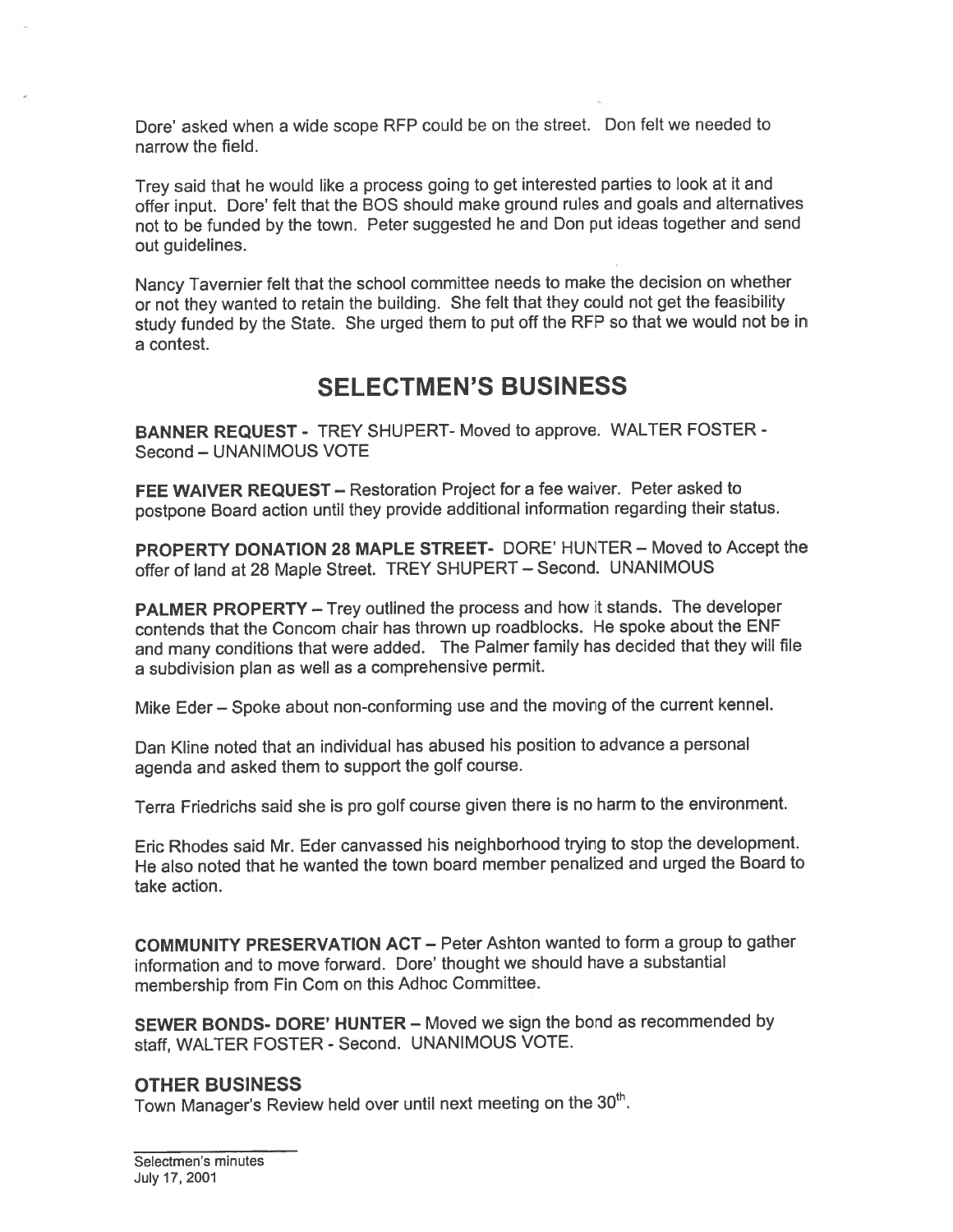# CONSENT AGENDA

TREY SHUPERT — Moved to approve. DORE' HUNTER - Second. UNANIMOUS VOTE.

# TOWN MANAGER'S REPORT EXECUTIVE SESSION

TREY SHUPERT — Moved to go into Executive Session to discuss active litigation PETER ASHTON - SECOND. The Board will only return to open session to adjourn. Roll Call taken by the Clerk, All Ayes. CONSENT AGENDA<br>
REY SHUPERT – Moved to approve. DORE' HUNTER - Se<br>
OTE.<br>
TOWN MANAGER'S REPC<br>
EXECUTIVE SESSION<br>
REY SHUPERT – Moved to go into Executive Session to dis<br>
ETER ASHTON - SECOND. The Board will only return to

Christine Joyce

**Recording Clerk** 

wiste Mijen Grimla Salting Sandt

 $\sim$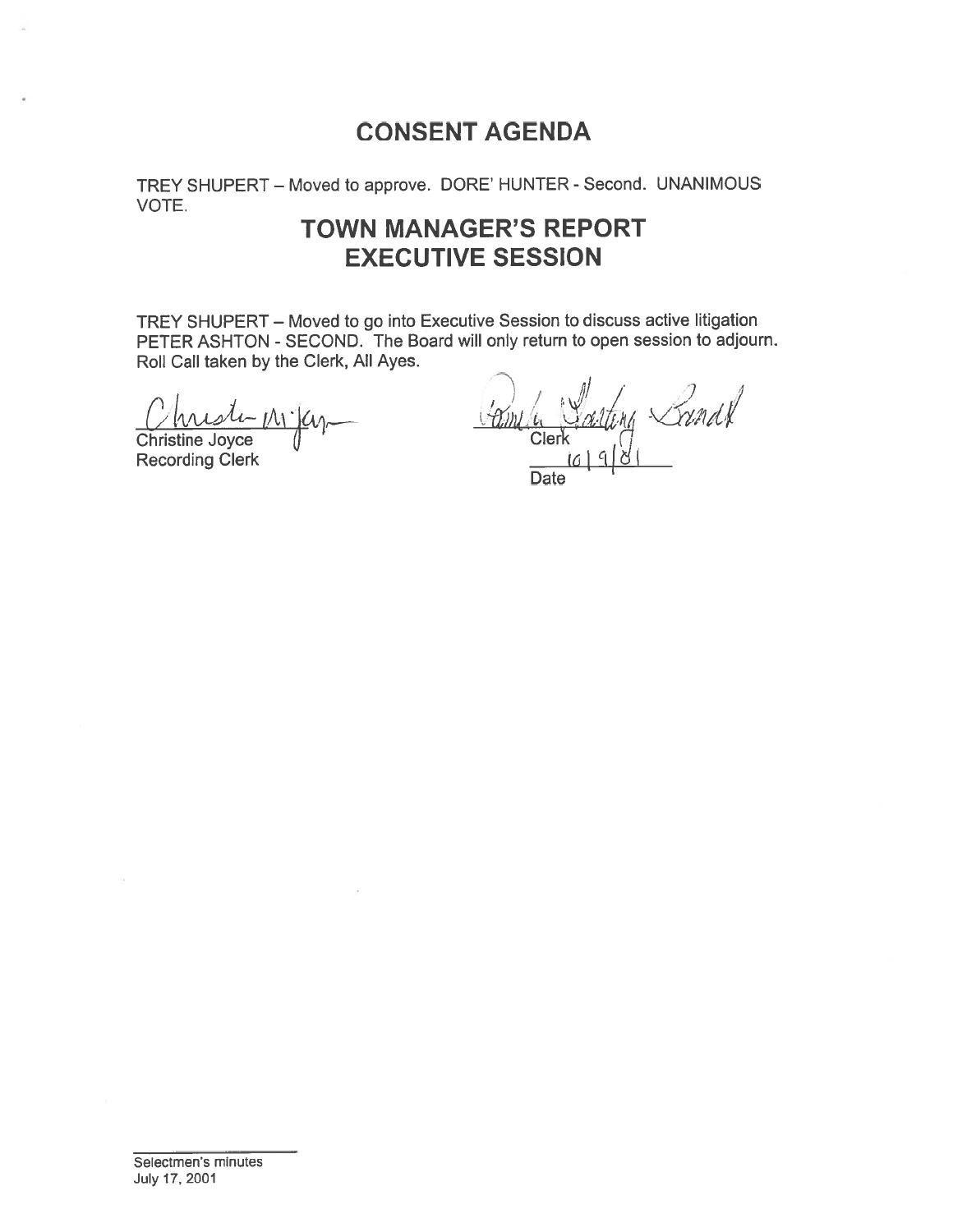July 13, 2001

TO: Board of Selectmen

FROM: Peter Ashton, Chairman

SUBJECT: Selectmen's Report

### JULY 17, 2001

## I. CITIZEN'S CONCERNS

### II. PUBLIC HEARINGS & APPOINTMENTS

- 1. 7:35 VCC OVERSIGHT MEETING Members of the Committee will be presen<sup>t</sup> for this meeting.
- 2. 7:45 BOARD OF APPEALS OVERSIGHT MEETING Members of the Board will be presen<sup>t</sup> for this meeting.
- 3. 8:00 CABLE TV OVERSIGHT MEETING Members of the committee will be presen<sup>t</sup> for this meeting. Also, staff may have additional materials, related to the AT&T License for Board action Tuesday evening.
- 4. 8:15 CONTINUED DISCUSSION WITH TAC REGARDING THE ALTERNATIVES OFFERED BY THE STATE TO CAC. Enclosed <sup>p</sup>lease find comments from the Transportation Advisory Committee.
- 5. 8:45 DIDUCA DISCUSSION Site Plan # 07/26/00-372 Enclosed <sup>p</sup>lease find the revised Site Plan which was remanded to the Board for further consideration.

#### 6. 9:15 TOWNE SCHOOL BUILDING DISCUSSION

### III. SELECTMEN'S BUSINESS

7. BANNER REQUEST — Enclosed <sup>p</sup>lease find <sup>a</sup> reques<sup>t</sup> from the Discovery Museums for <sup>p</sup>lacement of <sup>a</sup> banner as well as staff comment for Board action.

8. FEE WAIVER REQUEST - THE RESTORATION PROJECT - Enclosed please find a reques<sup>t</sup> for <sup>a</sup> reduction in fees charged by the Board of Health with staff comment for Board action.

9. PROPERTY DONATION - Enclosed please find a request to have the Board of Selectmen accep<sup>t</sup> <sup>a</sup> parce<sup>l</sup> of land located at <sup>28</sup> Maple Street, Parcel lD:HD.A.41-5.

10. PALMER PROPERTY—Selectman Shupert will update the Board.

11. COMMUNITY PRESERVATION ACT — The Chairman will propose the formation of <sup>a</sup> short-term Advisory Committee.

12. SEWER BONDS — Enclosed <sup>p</sup>lease find materials from the Director of Finance regarding the signing of 12.8 million sewer bonds.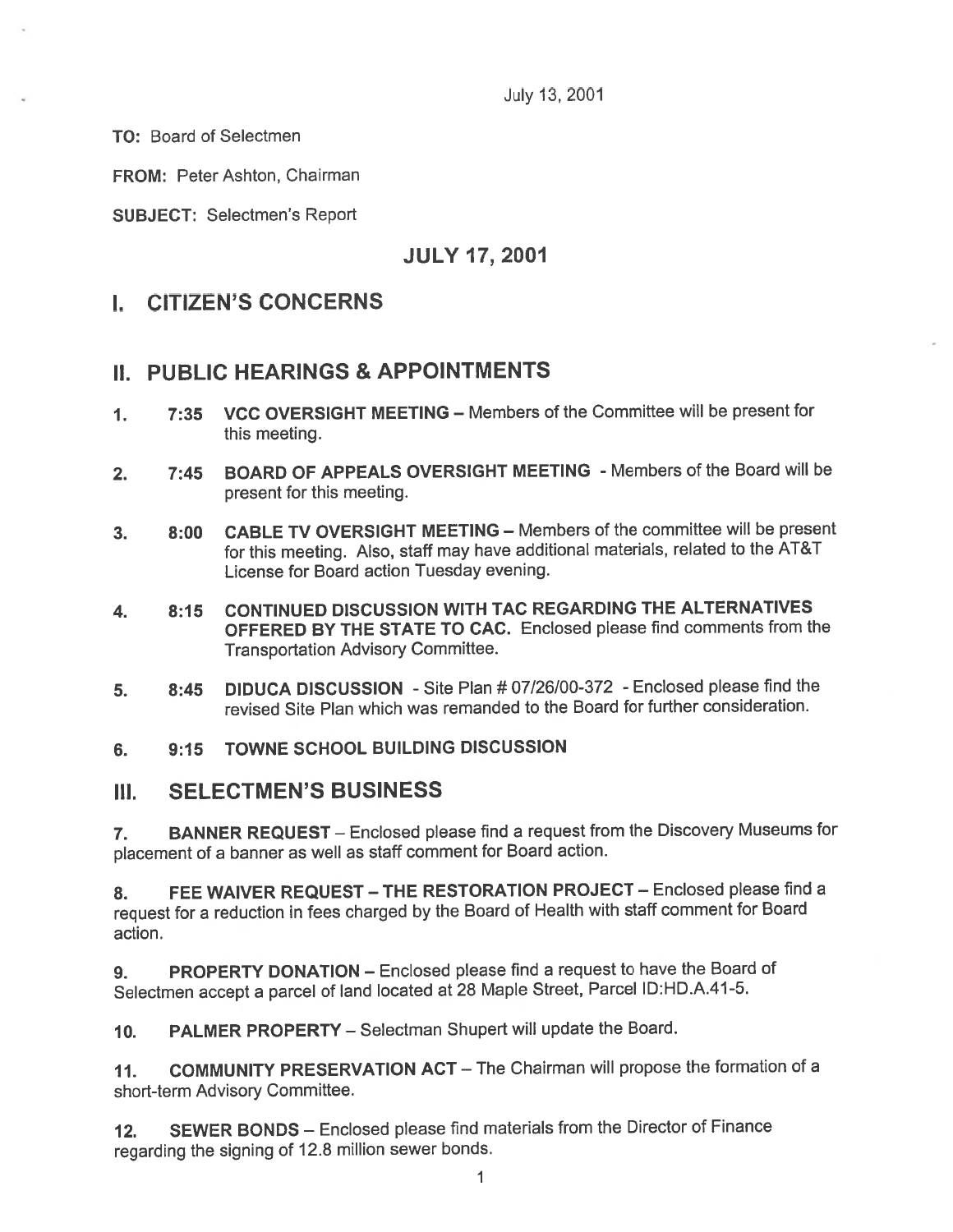#### 13. OTHER BUSINESS

#### IV CONSENT AGENDA

14. ACCEPT MINUTES – Enclosed please find Minutes of May  $8<sup>th</sup>$  and May 30, 2001 for Board acceptance.

15. ACCEPT GIFT – Enclosed please find a request from the West Acton Library to accept <sup>a</sup> gift for Tot Time Funding.

16. USE OF TOWN PROPERTY - Enclosed please find a request from the Acton Family Network to use the grass area between the tear of the AML and playground structure for <sup>a</sup> tag sale on September 29<sup>th</sup> for Board action.

17. SITE PLAN SPECIAL PERMIT #4/13/01- 376 RAILROAD STREET — Enclosed please find <sup>a</sup> draft decision for Board review.

18. SITE PLAN SPECIAL PERMIT - #11118/98-366 —886 Main Street — Enclosed please find <sup>a</sup> draft amended decision for Board review.

### V. TOWN MANAGER'S REPORT

### VI EXECUTIVE SESSION

An Executive Session will be required

#### ADDITIONAL INFORMATION

Enclosed <sup>p</sup>lease find additional correspondence that is strictly informational and requires no Board action.

#### FUTURE AGENDAS

To facilitate scheduling for interested parties, the following items are scheduled for discussion on future agendas. This IS NOT <sup>a</sup> complete Agenda.

August <sup>14</sup> — Oversight Meetings with: Conservation and Health

Site plan #6/7/01378—31 Powdermill Road

Sept. 11 - Historical Commission Oversight

Sept. 25 - HDC Oversight

Oct. <sup>9</sup> — Oversight meeting with Assessors and Private Way Plowing final vote.

Oct. 23 — Oversight Meeting with Planning

#### GOALS 2001-2002

- 1. Resolution of on-going Labor Negotiations (Peter/Trey)
- 2. Improve Communication with Town Boards (Peter)
- 3. Towne Building Reuse (Walter/Dore')
- 4. ALG process be used for purpose of Budget Planning for FY '02 (Peter/Trey)
- 5 Residential and Commercial Growth (Walter/Trey/Pam)
- 6. Open Space and Recreation Plan (Peter/Walter)
- 7. Health Insurance Trust Agreement (Peter)
- 8. HDC Bylaw Review (Dore'/Peter)
- 9. Decision on Pentamation Accounting System (Dore/Pam)
- 10. Process Planning for "Life after NESWC" (Pam)